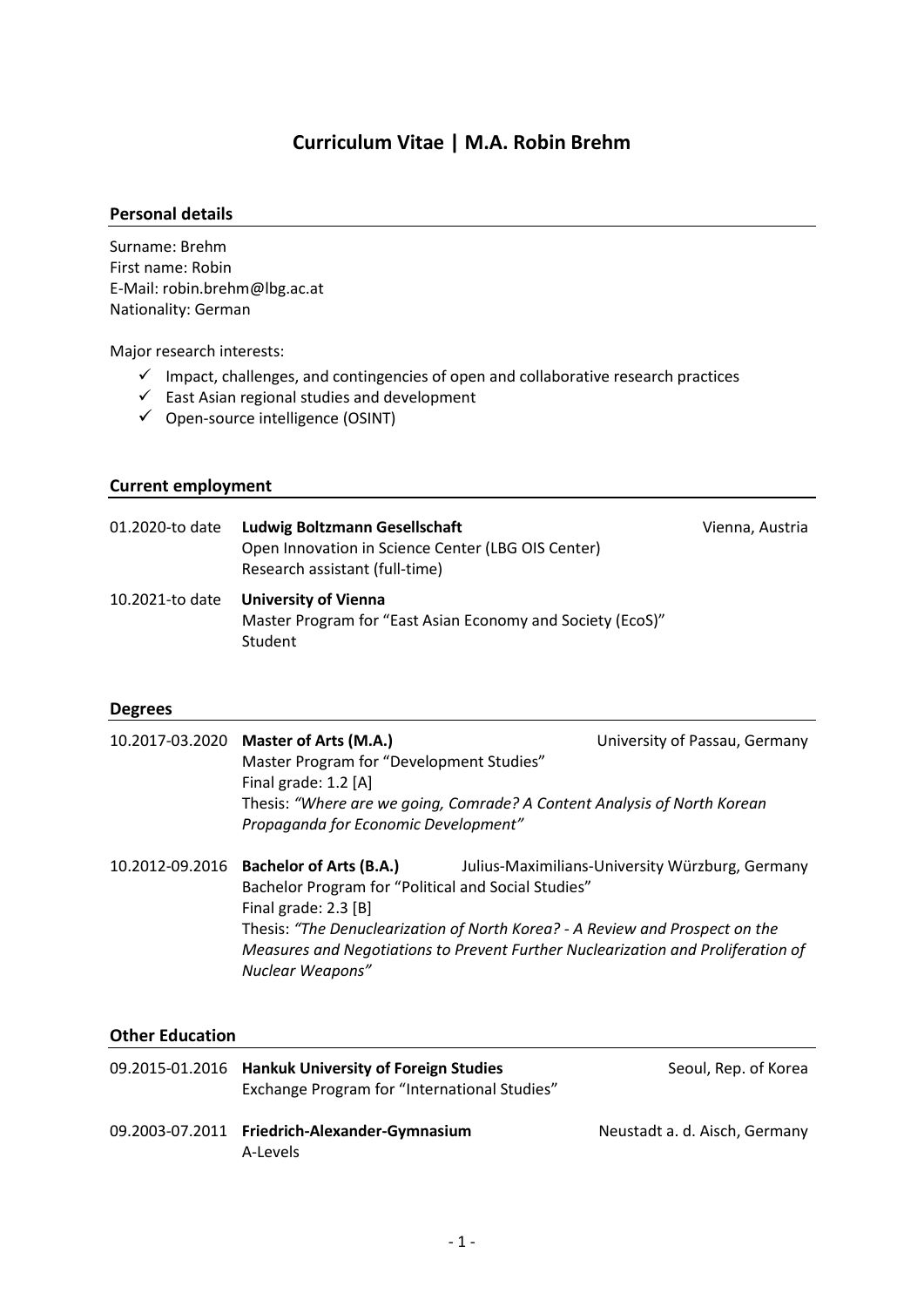|               | Previous work experience (and selected tasks)                                                                                                                                                                                                                                                                                                                                                               |                               |  |
|---------------|-------------------------------------------------------------------------------------------------------------------------------------------------------------------------------------------------------------------------------------------------------------------------------------------------------------------------------------------------------------------------------------------------------------|-------------------------------|--|
|               | 04.2012-01.2019 Chair of Southeast Asian Studies, University of Passau<br>Research Assistant for Prof. Rüdiger Korff<br>Organization of the Interdisciplinary Myanmar Conference 2019<br>»<br>Research assistance on the issue of "Postcolonialism" and "Media in<br>$\mathcal{P}$<br>Myanmar"<br>Preliminary Selection of applications for the 2019 cohort of the M.A.<br>»<br>Development Studies program | Passau, Germany               |  |
|               | 07.2018-10.2018 NK News, Korea Risk Group<br>News Trainee, Part-time internship<br>Month in review and analysis for North Korean issues<br>»<br>NK Pro analysis: "North Korean Miniso store rebranding process continuing,<br>»<br>photos show"<br>» Advisory whitepaper for companies on sub-contracted North Korean entities and<br>involvement in international sanctions violations                     | Seoul, Rep. of Korea          |  |
|               | 06.2017-09.2017 Hanns Seidel Foundation Korea<br>Researcher, Full-time internship<br>Research project: Business directory on North Korean entities<br>$\rangle$<br>Guest speaker at the "Non-Summit Conference of Youth - Unification and North<br>$\mathcal{Y}$<br>Korea" (July 20, 2017)<br>Analysis and archiving of North Korean products, technical devices, and<br>»<br>propaganda                    | Seoul, Rep. of Korea          |  |
|               | 06.2010-08.2010 Administrative District Office<br>Social Security Office, Subject Area 24<br>Full-time internship<br>Aiding local asylum seekers<br>$\mathcal{Y}$<br>Disbursement of governmental funds to asylum seekers<br>»                                                                                                                                                                              | Neustadt a. d. Aisch, Germany |  |
|               | 10.2011-04.2012 Ateneo de Naga University<br>Assistant teacher at the Department of Philosophy<br>Seminar: "German language and ethics"<br>»<br>Seminar: "Conflict prevention and intervention"<br>$\gg$                                                                                                                                                                                                    | Naga City, Philippines        |  |
|               | 08.2011-10.2011 Bavarian Red Cross<br>Full-time service aiding people with special needs                                                                                                                                                                                                                                                                                                                    | Neustadt a. d. Aisch, Germany |  |
|               | Organization of and participation in scientific conferences                                                                                                                                                                                                                                                                                                                                                 |                               |  |
| 7-9.04.2021   | Open Innovation in Science (OIS) Research Conference<br>Organizational and technical support                                                                                                                                                                                                                                                                                                                | Virtual                       |  |
| 23-25.05.2019 | <b>Interdisciplinary Conference on Myanmar</b><br>Co-organization and technical support                                                                                                                                                                                                                                                                                                                     | Passau, Germany               |  |
| 20.07.2017    | Non-Summit Conference of Youth -<br>Seoul, Rep. of Korea<br><b>Unification and North Korea</b><br>Speaker on "The German Reunification and the Question of Korea - A Retrospective<br>Assessment of the German Scenario and its Implications for the Korean Unification"                                                                                                                                    |                               |  |